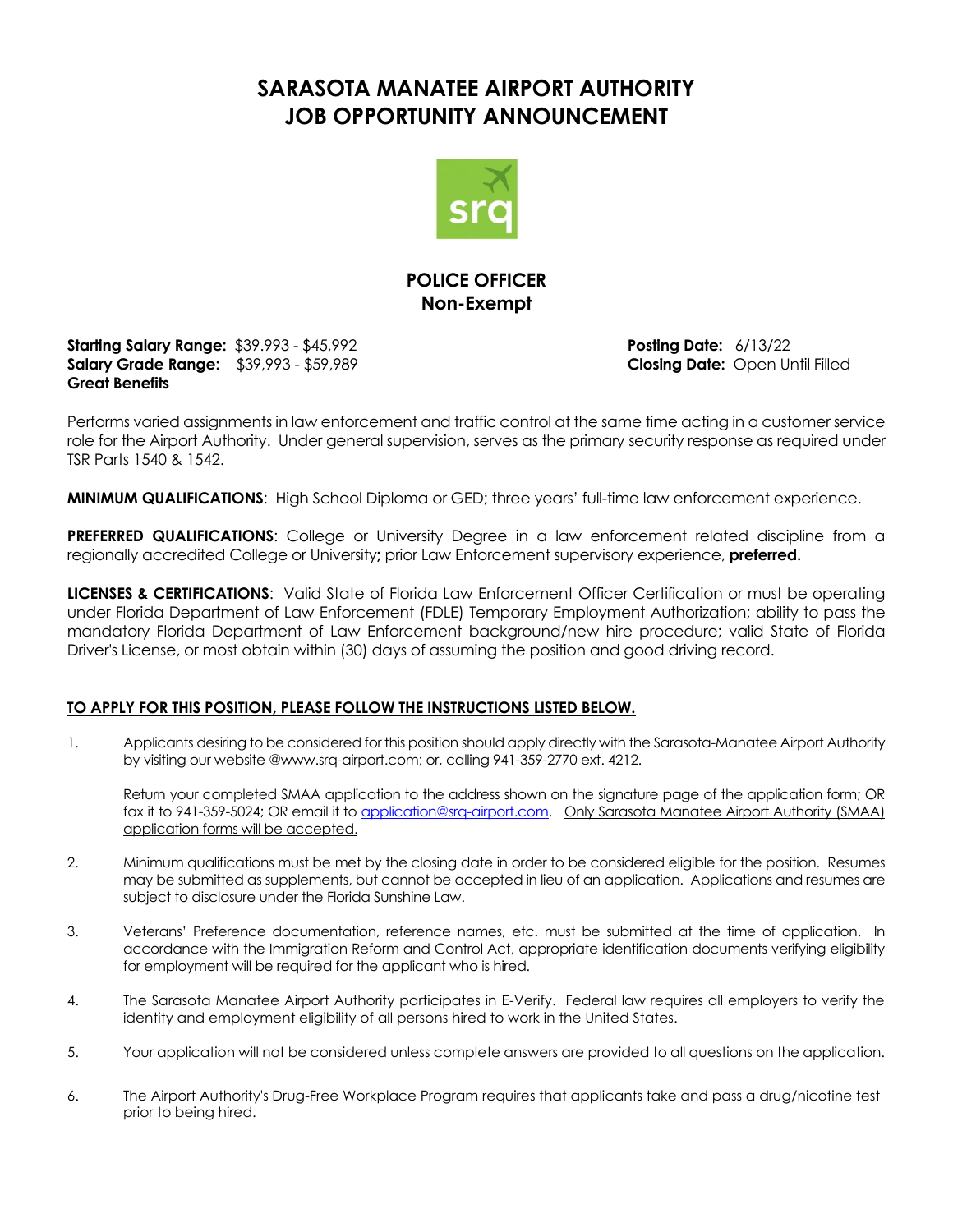

# **SARASOTA MANATEE AIRPORT AUTHORITY**

## **SUMMARY OF BENEFITS**

Full Time Employees

| <b>Employer Paid Benefits:</b>                                                                                                                                                                                                                                          | <b>Waiting Period</b>                                                 |  |
|-------------------------------------------------------------------------------------------------------------------------------------------------------------------------------------------------------------------------------------------------------------------------|-----------------------------------------------------------------------|--|
| <b>Employee &amp; Dependent Medical Insurance</b><br>SMAA offers two Blue Cross/Blue Shield medical plans - A Low Option PPO Plan and an<br>100% of employee premium is paid by SMAA and the employee<br>HSA/HDHP.<br>contributes toward the chosen dependent coverage. | The first day of the month<br>following your 30-day<br>waiting period |  |
| <b>Employee &amp; Dependent Dental Insurance</b><br>SMAA pays 100% of employee and dependent coverage under Florida Combined<br>Life Insurance Company, a subsidiary of Blue Cross/Blue Shield.                                                                         | The first day of the month<br>following your 30-day<br>waiting period |  |
| <b>Employee &amp; Dependent Life Insurance</b> (100% paid by SMAA -<br>employee is insured for 2x annual salary up to \$100,000; spouse is insured for \$5,000;<br>dependent is insured for \$2,500)                                                                    | The first day of the month<br>following your 30-day<br>waiting period |  |
| <b>Travel Insurance</b>                                                                                                                                                                                                                                                 | Immediate                                                             |  |
| <b>Employee Assistance Program</b>                                                                                                                                                                                                                                      | Immediate                                                             |  |
| <b>Short-Term Disability</b> (100% paid by SMAA)                                                                                                                                                                                                                        | 1 year                                                                |  |
| Sick-Time                                                                                                                                                                                                                                                               | 90 days                                                               |  |
| <b>Vacation Leave</b>                                                                                                                                                                                                                                                   | 6 months                                                              |  |
| <b>Retirement Plan</b> (A 401 plan administered by the Principal Financial Group)                                                                                                                                                                                       | 6 months                                                              |  |
| <b>Reimbursement for Continuing Education</b>                                                                                                                                                                                                                           | 6 months                                                              |  |
| <b>Floating Holidays</b>                                                                                                                                                                                                                                                | 6 months                                                              |  |
| <b>National Holidays</b>                                                                                                                                                                                                                                                | Immediate                                                             |  |
| <b>Special Discount Programs (Varies)</b>                                                                                                                                                                                                                               | Immediate                                                             |  |
| Voluntary/Optional Benefits:                                                                                                                                                                                                                                            | <b>Waiting Period</b>                                                 |  |
| Pre-Paid Legal Plan (Voluntary - payroll deduction)                                                                                                                                                                                                                     | Immediate                                                             |  |
| Deferred Compensation Plan (Voluntary - payroll deduction)                                                                                                                                                                                                              | 90 days                                                               |  |
| Group Term Life, Supplemental Medical, and Long-Term<br><b>Disability Insurance</b> (Voluntary - payroll deduction)                                                                                                                                                     | The first day of the month<br>following your 30-day<br>waiting period |  |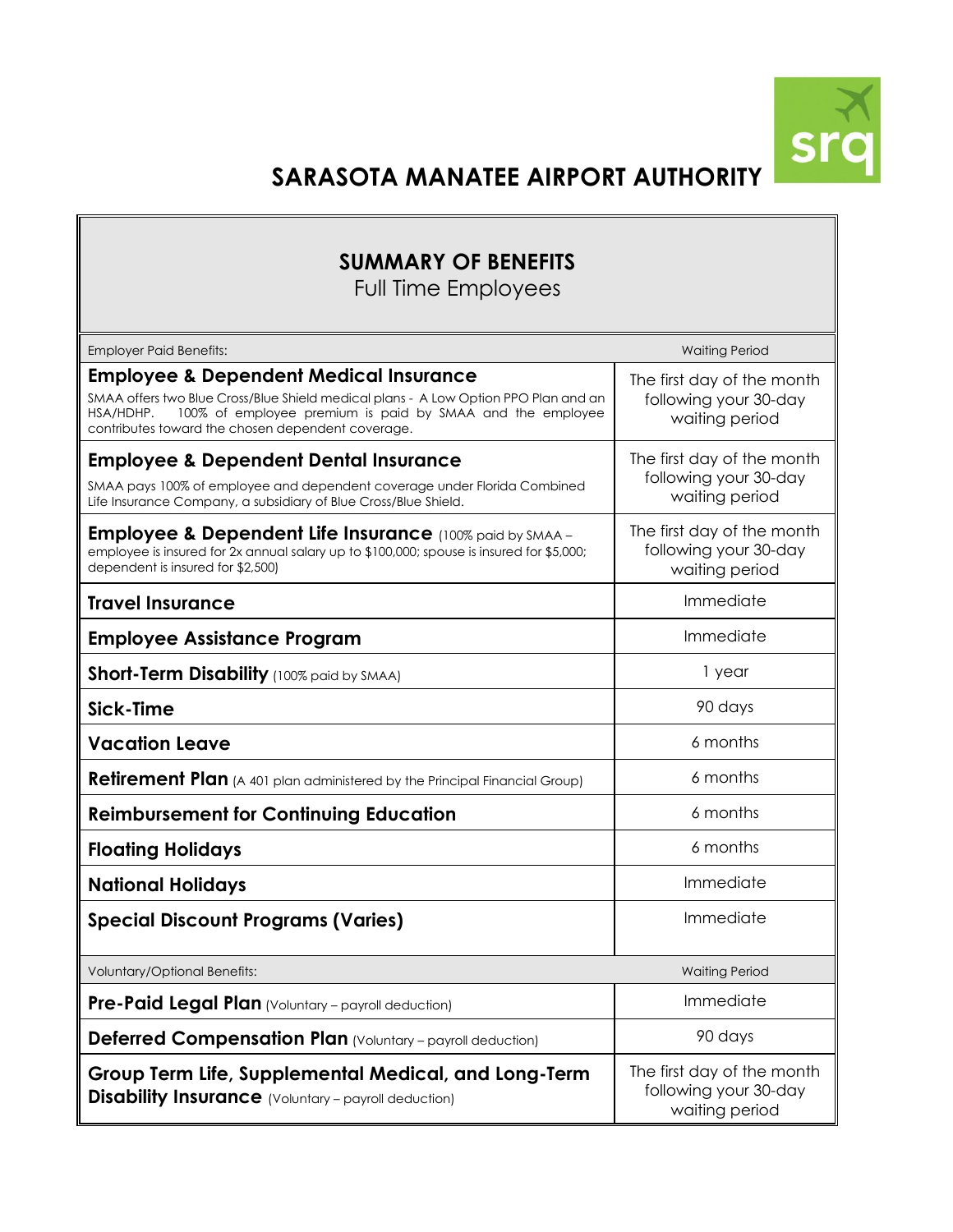

#### **SARASOTA MANATEE AIRPORT AUTHORITY JOB CLASS SPECIFICATION**

Job Code: 5007 Date Approved: 10/18 Grade: 27

- **JOB TITLE:** Police Officer
- **REPORTS TO:** Police Captain
- **DEPARTMENT:** Police
- **FLSA STATUS:** Non-Exempt

#### **JOB SUMMARY**

Performs varied assignments in law enforcement and traffic control at the same time acting in a customer service role for the Airport Authority. Under general supervision, serves as the primary security response as required under TSR Parts 1540 & 1542.

#### **JOB RESPONSIBILITIES**

#### **Essential Job Responsibilities:**

Patrol the Airport terminal and Airport premises and enforces law and order by ensuring individuals abide by security related state, local, federal laws, FAA regulations, and Airport policies, practices, and procedures.

Performs foot and vehicular patrols of terminal buildings, parking lots, tollbooth area, runway, perimeter road (outside and inside), and grounds for prevention of trespass, theft, and other criminal activity.

Responds to major accident, crime or fire scenes, exercises command responsibility as required by circumstances and determines appropriate law enforcement or other emergency response.

Responds to a variety of calls that require several intervention approaches ranging from personal counseling techniques to the use of force such as accidents, various misdemeanors and felonies, traffic and crowd problems.

Issues warnings and citations and makes arrests as required. Writes incident and vehicle accident reports.

Notifies AIRCOM to page drivers of vehicles violating rules and regulations.

Retrieves lost luggage and processes in accordance with regulations.

Provides information and assistance to tenants and the general public.

Administers first aid and CPR in accordance with prescribed practices approved by the American Red Cross.

Participates in presentation of department training programs, crime prevention techniques and cross-training.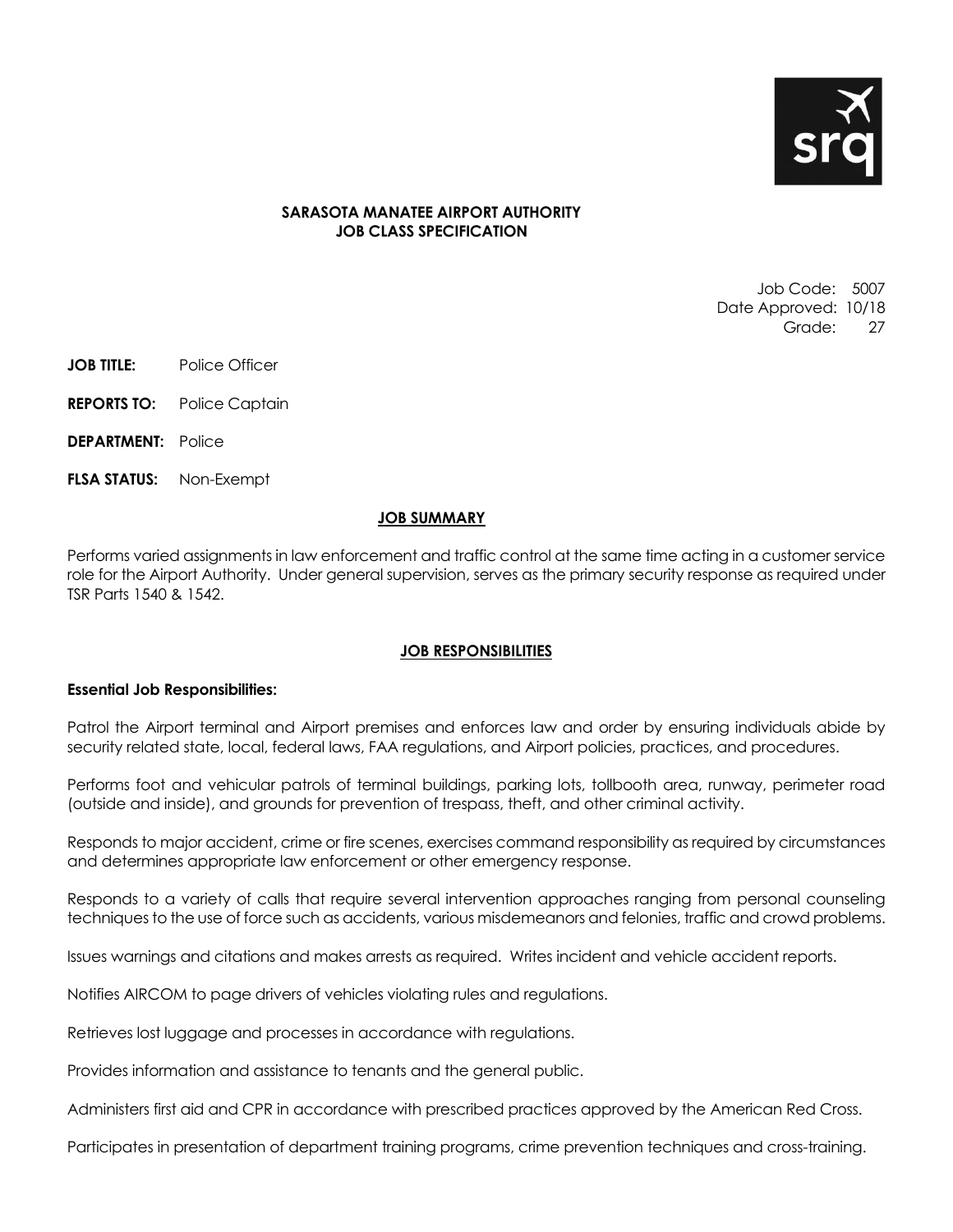#### **Other Job Responsibilities:**

Assists in maintenance (non-repairs) and cleaning of vehicles and other police equipment as directed.

May act in the capacity of a Field Training Officer.

May assume Officer in Charge (OIC) duties in the absence of a higher-ranking Officer.

Assists U.S. Customs and other law enforcement agencies in special activities such as narcotics surveillance and transporting criminals.

Testifies in court when necessary.

Performs other related work as required.

#### **MATERIALS AND EQUIPMENT USED**

Computer, Training Materials, Communications Equipment, Office Equipment, Police Equipment, Firearms, Vehicles, Golf Carts, Radar Speed Enforcement Equipment, Emergency Medical Equipment.

#### **QUALIFICATIONS REQUIRED**

#### **Where "preferred" is indicated, the qualification is not essential.**

#### **Education and Experience:**

High School Diploma or GED.

Three years full time law enforcement experience.

College or University Degree in a law enforcement related discipline from a regionally accredited College or University**, preferred.**

Prior Law Enforcement supervisory experience, **preferred**.

#### **Licenses and Certifications:**

Valid State of Florida Law Enforcement Officer Certification or must be operating under Florida Department of Law Enforcement (FDLE) Temporary Employment Authorization.

Ability to pass the mandatory Florida Department of Law Enforcement background/new hire procedure.

Valid State of Florida Driver's License, or most obtain within (30) days of assuming the position and good driving record.

American Red Cross, Advanced CPR and First Aid Certification, **preferred.**

#### **Knowledge, Skills, and Abilities:**

Knowledge of law enforcement practices and procedures including those related to arrest, search and seizure, and evidence.

Knowledge of computers and their software programs for communication both written and electronic.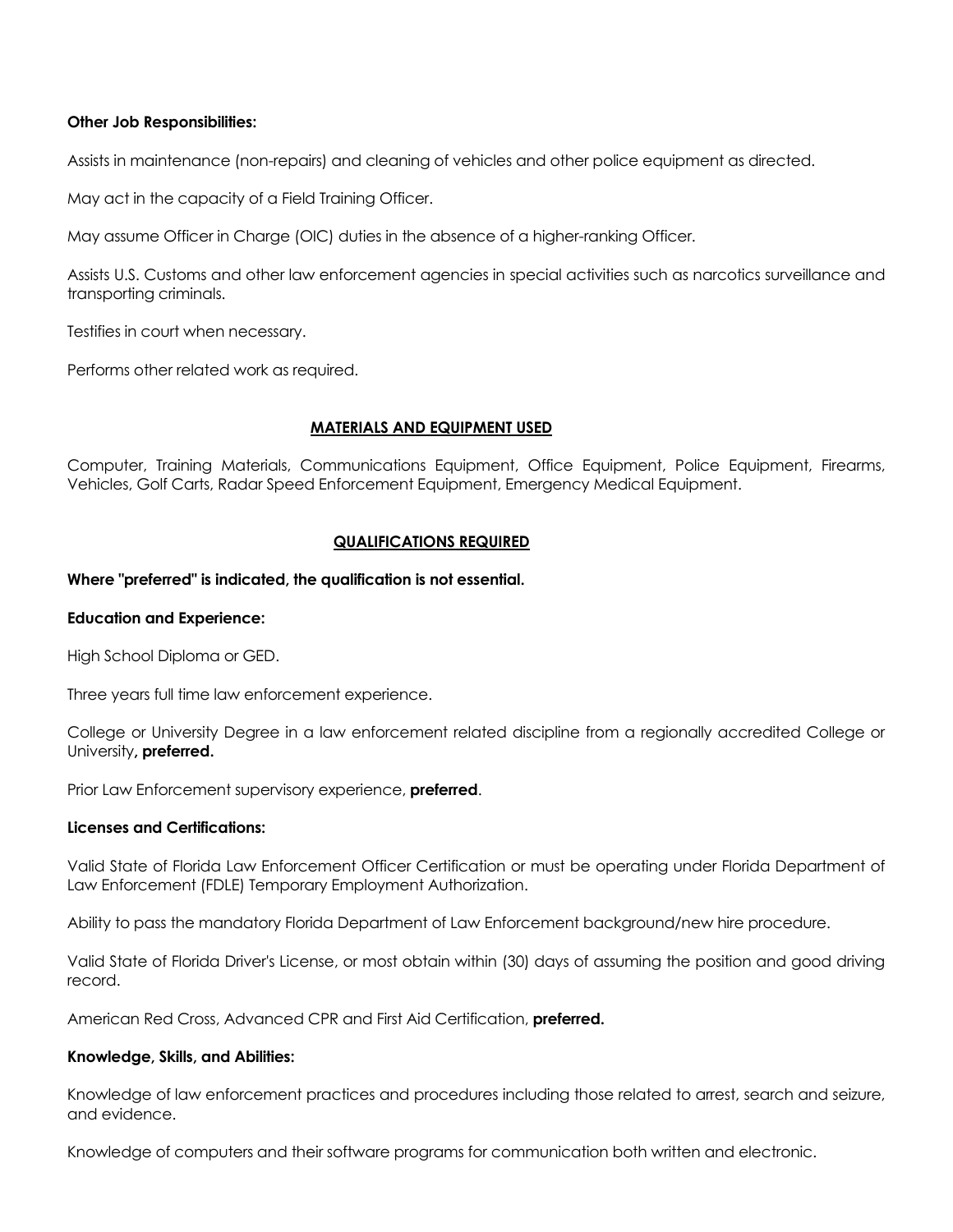Knowledge of first aid principles and skill in their application.

Knowledge of report writing and accompanying form completion.

Knowledge of basic human relations techniques.

Knowledge of Customer Service**.**

Knowledge of the current principles, practices, and methods of airport law enforcement and security, **preferred**.

Ability to use and care for firearms.

Ability to communicate clearly and effectively, both oral and written.

Ability to use law enforcement reference materials.

Ability to understand and carry out oral and written instructions.

Ability to react quickly, appropriately, and calmly in non-routine and emergency situations.

Ability to handle enforcement functions firmly, impartially, and with respect for individual rights.

Ability to remain courteous and in control while serving and protecting the public.

Ability to work independently with minimal direct supervision.

Ability to develop and maintain effective working relationships with superiors, fellow employees, and the general public.

Ability to prepare accurate reports using electronic platforms and written media.

#### **Work Environment:**

Individual works a varied schedule.

Individual must be able to work evenings, nights, or days.

This is a hands-on position.

Individual must be willing to work outdoors.

#### **Physical Requirements:**

A Police Officer is subject to special risks which may require several intervention approaches ranging from personal counseling techniques to the use of force such as accidents, various misdemeanors and felonies, traffic and crowd problems. The individual must be sufficiently fit to safely perform in a variety of emergency situations.

#### **Mental Requirements:**

A Police Officer must be capable of reacting quickly, appropriately, and calmly in non-routine and emergency situations; have the ability to use and care for firearms; must be able to work independently with minimal direct supervision; and must remain courteous and in control while serving and protecting the public.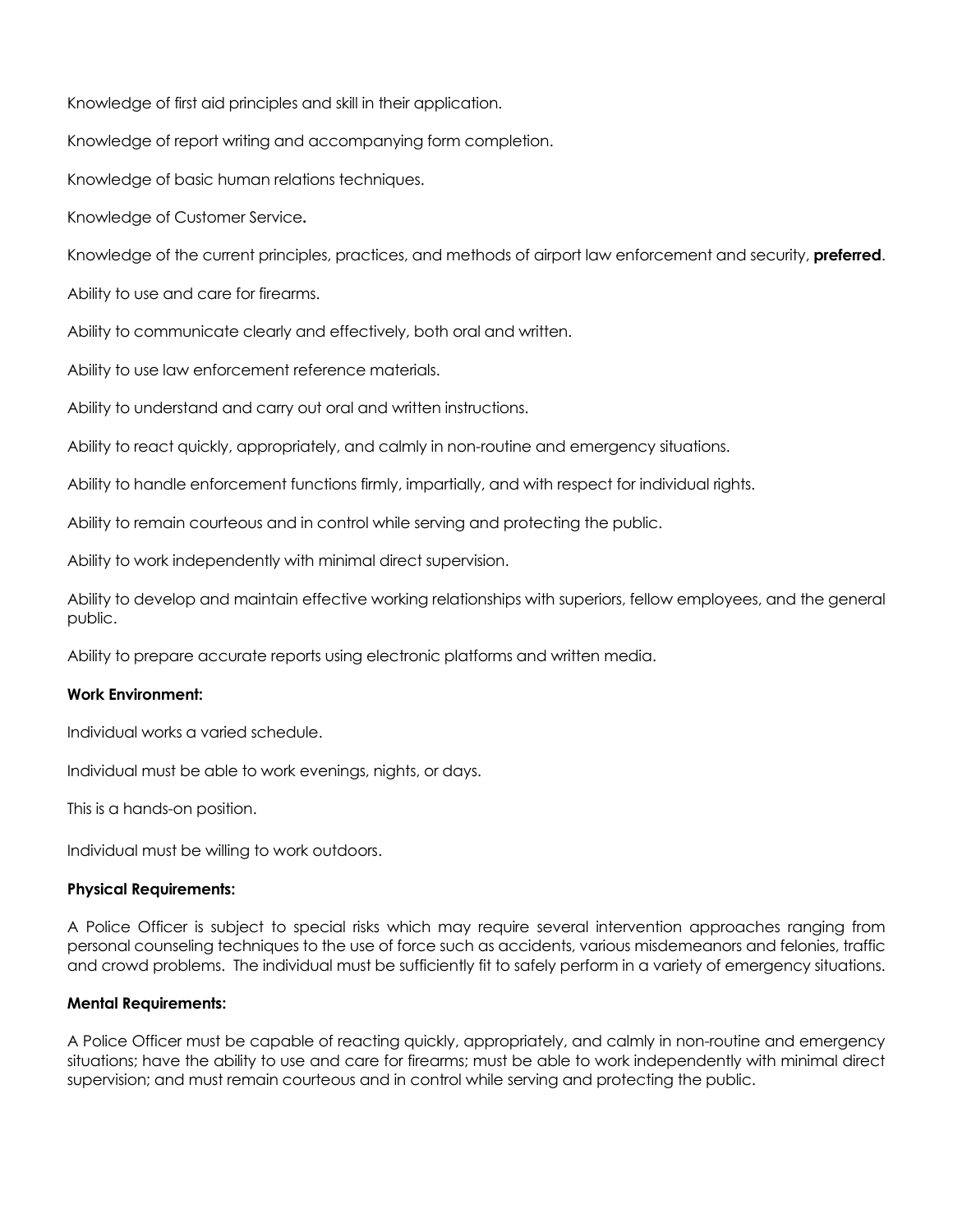#### **Environmental Requirements:**

The Police Officer principally works out of doors in the evening, at night and during the day in all types of weather conditions. The Police Officer may be exposed to hazardous environmental conditions, including, but not limited to, extreme heat and gas emissions.

#### **Summary Clause:**

The duties and responsibilities listed in this job class specification are intended only as illustrations of the various duties to be performed and are not all inclusive. The omission of other specific duties does not exclude them from being performed by the Police Officer if the duties are similar, related, or a logical assignment to the position. This job class specification does not constitute an employment contract between SMAA and the Police Officer and is subject to change at the discretion of the Airport Authority*.*

*ALL REQUIREMENTS ARE SUBJECT TO POSSIBLE MODIFICATION TO REASONABLY ACCOMMODATE INDIVIDUALS WITH DISABILITIES. 5007one*